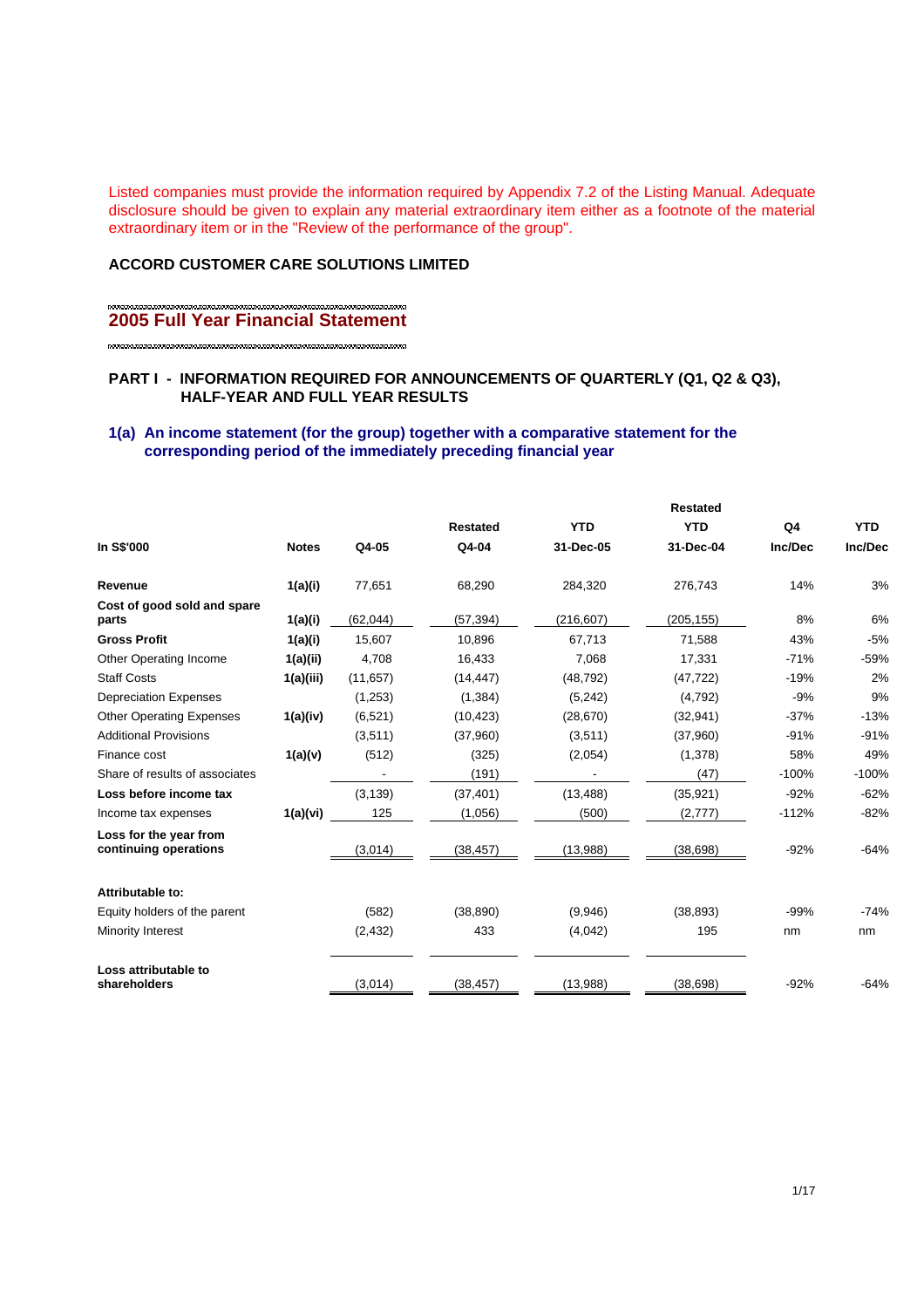## **1(a) (i) Revenue and Cost of Goods Sold and Spare Parts**

The group operates in two business segments – after market services ("AMS") and distribution management solutions ("DMS'). The breakdown of revenue and cost of goods sold and spare parts are as follows:

|                                           |        |        | <b>YTD</b> | <b>YTD</b> |
|-------------------------------------------|--------|--------|------------|------------|
| In S\$'000                                | Q4-05  | Q4-04  | 31-Dec-05  | 31-Dec-04  |
| Revenue                                   |        |        |            |            |
| AMS                                       | 18,091 | 11,596 | 73,760     | 75,753     |
| <b>DMS</b>                                | 59,560 | 56,694 | 210,560    | 200,990    |
|                                           | 77,651 | 68,290 | 284,320    | 276,743    |
| <b>Cost of Goods Sold and Spare Parts</b> |        |        |            |            |
| AMS                                       | 6,742  | 5,592  | 23,745     | 26,725     |
| <b>DMS</b>                                | 55,302 | 51,802 | 192,862    | 178,430    |
|                                           | 62,044 | 57,394 | 216,607    | 205,155    |
| <b>Gross Profit</b>                       |        |        |            |            |
| AMS                                       | 11,349 | 6,004  | 50,015     | 49,028     |
| <b>DMS</b>                                | 4,258  | 4,892  | 17,698     | 22,560     |
|                                           | 15,607 | 10,896 | 67,713     | 71,588     |
| <b>Gross Profit Margin</b>                |        |        |            |            |
| AMS                                       | 63%    | 52%    | 68%        | 65%        |
| <b>DMS</b>                                | 7%     | 9%     | 8%         | 11%        |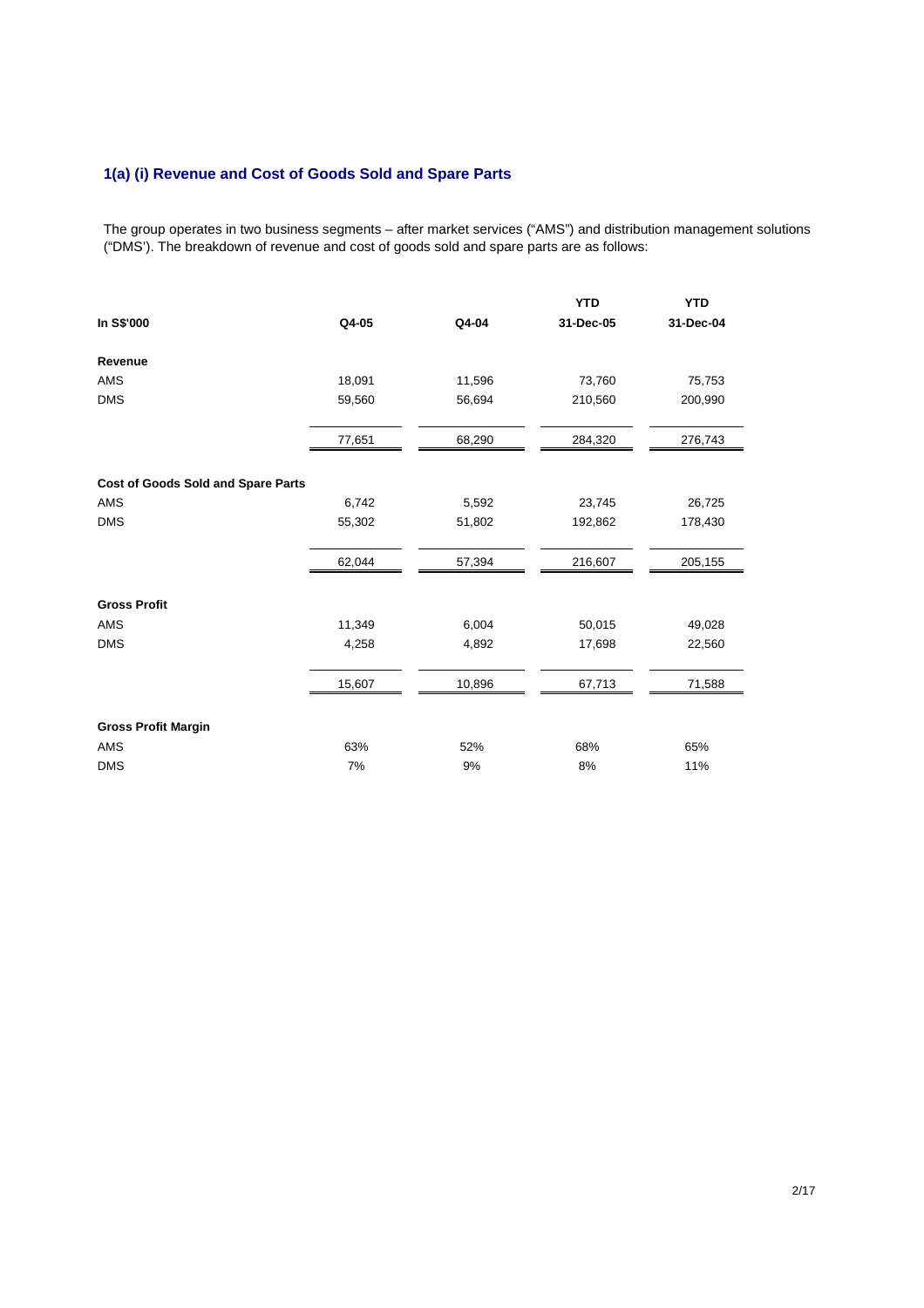## **1(a) (ii) Other operating income consist of the following:**

|                                                                                                                           |          |        | <b>YTD</b> | <b>YTD</b> |
|---------------------------------------------------------------------------------------------------------------------------|----------|--------|------------|------------|
| In S\$'000                                                                                                                | Q4-05    | Q4-04  | 31-Dec-05  | 31-Dec-04  |
| Interest income                                                                                                           |          |        |            |            |
| - Bonds                                                                                                                   | 504      | 496    | 1,985      | 496        |
| - Others                                                                                                                  | 46       | 47     | 199        | 152        |
| Rental income                                                                                                             |          | 515    | 321        | 515        |
| Foreign Currency Exchange<br>adjustment gain/loss                                                                         | (1, 267) | (666)  | (1, 111)   | (723)      |
| Management and corporate<br>advisory fee                                                                                  |          | 69     |            | 114        |
| Gain on dilution of interest in<br>a subsidiary                                                                           |          | 10,103 |            | 10,103     |
| Excess of interest in the net<br>fair value of acquired<br>subsidiaries' identifiable<br>assets and liabilities over cost | 4,371    |        | 4,371      |            |
| Gain on partial disposal of<br>subsidiaries                                                                               |          | 6,150  |            | 6,150      |
| Gain on disposal of<br>investments<br>Recognition of government                                                           | 285      |        | 285        |            |
| grant                                                                                                                     | 148      |        | 148        |            |
| <b>Others</b>                                                                                                             | 621      | (281)  | 870        | 524        |
|                                                                                                                           | 4,708    | 16,433 | 7,068      | 17,331     |

## **1(a)(iii) Staff costs**

The staff cost for Q4 2005 decreased compared to the corresponding quarter in 2004 due mainly to decrease in Nokia and Alcatel AMS business and third party logistics business under DMS.

|                       |        |          |            | <b>Restated</b> |
|-----------------------|--------|----------|------------|-----------------|
|                       |        | Restated | <b>YTD</b> | <b>YTD</b>      |
| In S\$'000            | Q4-05  | Q4-04    | 31-Dec-05  | 31-Dec-04       |
| <b>AMS</b>            | 9,307  | 10,817   | 40,851     | 39,457          |
| <b>DMS</b>            | 1,537  | 1,727    | 7,128      | 6,362           |
| Share- based payments | 813    | 1,903    | 813        | 1,903           |
|                       | 11,657 | 14,447   | 48,792     | 47,722          |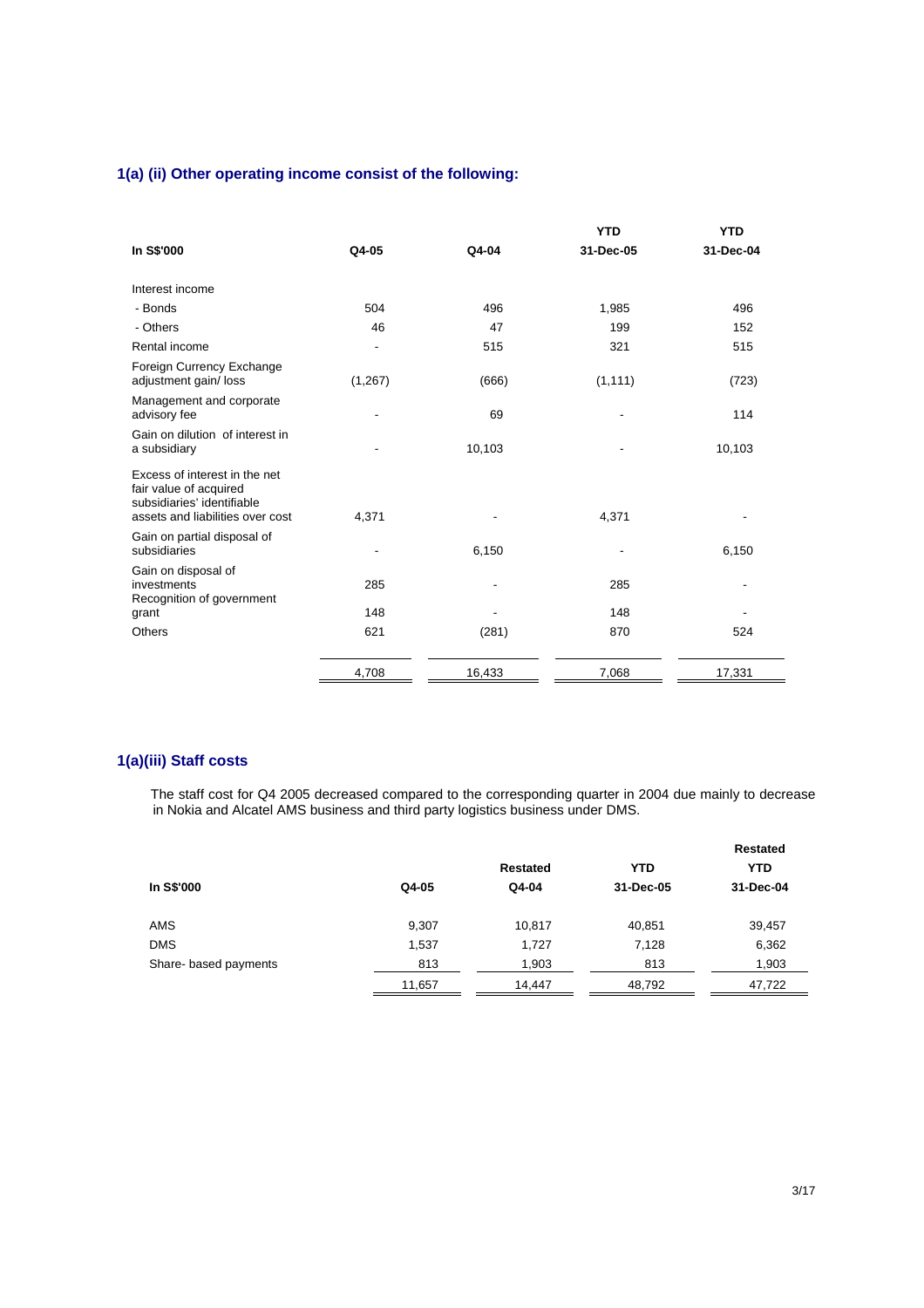## **1(a)(iv) Included in other operating expenses are the following:**

|                                                                     |                          |        | <b>YTD</b> | <b>YTD</b> |
|---------------------------------------------------------------------|--------------------------|--------|------------|------------|
| <b>In S\$'000</b>                                                   | Q4-05                    | Q4-04  | 31-Dec-05  | 31-Dec-04  |
|                                                                     |                          |        |            |            |
|                                                                     |                          |        |            |            |
| Amortisation of goodwill                                            | $\overline{\phantom{a}}$ | 2,243  |            | 3,966      |
| Impairment of other investments                                     | 87                       | 3,972  | 837        | 3,972      |
| Impairment of investment in an<br>associate                         |                          | 2,556  |            | 2,556      |
| Write off of purchase goodwill                                      | 1,613                    |        | 1,613      |            |
| Impairment of purchase goodwill                                     |                          | 1,857  |            | 1,857      |
| Impairment of goodwill on<br>consolidation                          | 2,617                    | 4,084  | 2,617      | 4,084      |
| Minimum lease payments under<br>operating lease                     | 2,868                    | 3,079  | 11,665     | 11,335     |
| Allowance for doubtful debt                                         | 1,344                    | 1,096  | 1,344      | 1,096      |
| Reversal of provision for impairment<br>on retention sum receivable | (3,250)                  |        | (3,250)    |            |
| Reversal of invalid refurbishment<br>income no longer required      | (4, 568)                 |        | (4, 568)   |            |
| Provisions for legal and professional<br>fee                        | 3,071                    | 10,400 | 3,071      | 10,400     |
| Impairment of plant and equipment                                   | 984                      | 4,704  | 984        | 4,704      |
| Plant and equipment written off                                     | 991                      | (61)   | 1,112      |            |
| (Gain)\ Loss on disposal of plant and<br>equipment                  | (478)                    | 242    | (399)      | 364        |

## **1(a)(v) Finance cost**

This comprises interest on bank loans and the increase is due to higher loans undertaken for DMS activities.

## **1(a)(vi) Income Tax**

The tax expense provision is made for profitable subsidiaries based on the applicable local statutory tax rate where the subsidiaries operate.

|                                                             | YTD       | YTD       |
|-------------------------------------------------------------|-----------|-----------|
| In S\$'000                                                  | 31-Dec-05 | 31-Dec-04 |
|                                                             |           |           |
| (Over)/ under provision of tax in<br>respect of prior years | (1,023)   | 104       |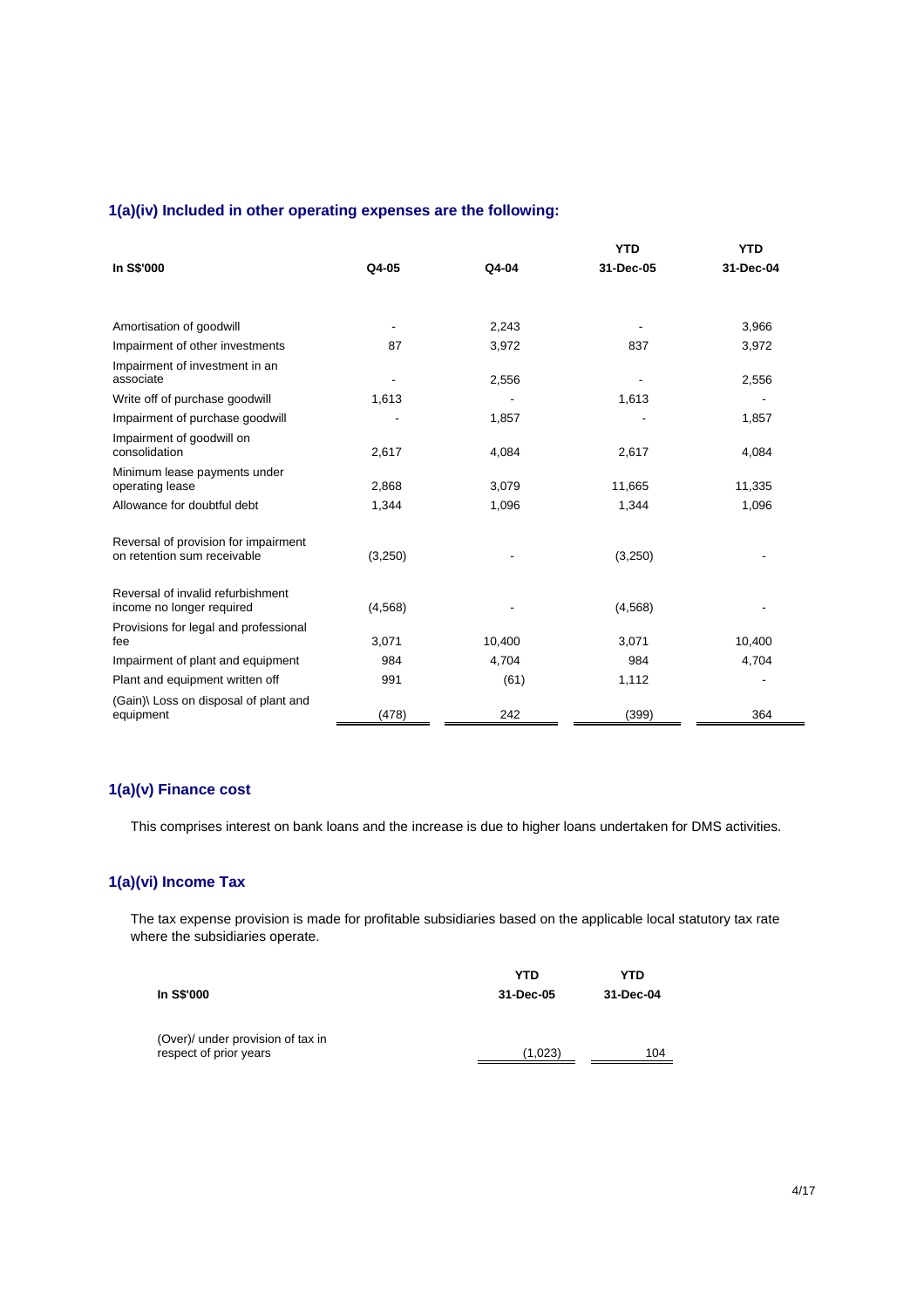#### **1(b)(i) A balance sheet (for the issuer and group), together with a comparative statement as at the end of the immediately preceding financial year**

|                                                     | <b>Restated</b> |                          |           |          | <b>Restated</b> |  |
|-----------------------------------------------------|-----------------|--------------------------|-----------|----------|-----------------|--|
|                                                     |                 | Group                    | Group     | Company  | Company         |  |
| In S\$'000                                          | <b>Notes</b>    | 31/12/05                 | 31/12/04  | 31/12/05 | 31/12/04        |  |
| <b>ASSETS</b>                                       |                 |                          |           |          |                 |  |
| <b>Current assets:</b>                              |                 |                          |           |          |                 |  |
| Cash                                                |                 | 16,681                   | 33,338    | 1,834    | 19,426          |  |
| Cash pledged                                        |                 | 5,452                    | 8,645     | 5,452    | 6,825           |  |
| Trade receivables                                   | А               | 24,169                   | 25,940    | 13,994   | 6,745           |  |
| Other receivables and prepayments                   | в               | 17,400                   | 21,331    | 53,739   | 20,186          |  |
| Inventories                                         | c               | 11,667                   | 15,189    |          |                 |  |
| Total current assets                                |                 | 75,369                   | 104,443   | 75,019   | 53,182          |  |
| Non-current assets:                                 |                 |                          |           |          |                 |  |
| Investment in subsidiaries                          |                 |                          |           | 21,642   | 23,929          |  |
| Investment in associates                            |                 | 14                       | 203       |          |                 |  |
| Other Investments                                   | D               | 17,731                   | 13,726    | 14,090   | 12,974          |  |
| Plant and equipment                                 |                 | 13,963                   | 23,041    | 2,027    | 2,650           |  |
| Club memberships                                    |                 |                          | 87        |          | 87              |  |
| Goodwill on purchase of businesses                  | Е               | 10,346                   | 11,998    |          | 961             |  |
| Goodwill on consolidation                           | Е               | 10,116                   | 10,284    |          |                 |  |
| Due from subsidiaries                               |                 | $\overline{\phantom{a}}$ |           |          | 11,801          |  |
| Total non-current assets                            |                 | 52,170                   | 59,339    | 37,759   | 52,402          |  |
| <b>Total assets</b>                                 |                 | 127,539                  | 163,782   | 112,778  | 105,584         |  |
|                                                     |                 |                          |           |          |                 |  |
| <b>Current liabilities:</b>                         |                 |                          |           |          |                 |  |
| <b>Bank Overdraft</b>                               |                 | 11,614                   |           | 2,413    |                 |  |
| Bank loans                                          |                 | 28,622                   | 40,675    | 6,000    | 7,050           |  |
| Trade payables                                      | F               | 16,768                   | 17,955    | 11,335   | 8,923           |  |
| Other payables                                      | G               | 32,006                   | 47,497    | 30,968   | 25,241          |  |
| Income tax payable                                  |                 | 1,198                    | 2,601     |          |                 |  |
| Obligations under finance leases                    |                 | 11                       | 221       |          |                 |  |
| Current portion of long- term bank loan             |                 | 508                      | 490       |          |                 |  |
| Total current liabilities                           |                 | 90,727                   | 109,439   | 50,716   | 41,214          |  |
| <b>Non-current liabilities:</b>                     |                 |                          |           |          |                 |  |
| Obligations under finance leases                    |                 | 269                      | 440       |          |                 |  |
| Deferred income tax                                 |                 | 1,021                    | 593       | 912      | 912             |  |
| Long-term bank loans                                |                 | 324                      | 792       |          |                 |  |
| Total non-current liabilities                       |                 | 1,614                    | 1,825     | 912      | 912             |  |
| <b>Capital and reserves:</b>                        |                 |                          |           |          |                 |  |
| Issued capital                                      |                 | 24,024                   | 24,017    | 24,024   | 24,017          |  |
| <b>Capital Redemption Reserve</b>                   |                 | 22                       | 22        | 22       | 22              |  |
| Share premium                                       |                 | 38,394                   | 38,274    | 38,394   | 38,274          |  |
| Share options reserve                               |                 | 2,716                    | 1,903     | 2,716    | 1,903           |  |
| Foreign currency translation reserve                |                 | (633)                    | 333       |          |                 |  |
| <b>Accumulated losses</b>                           |                 | (34, 723)                | (24, 777) | (4,006)  | (758)           |  |
| Equity attributable to equity holders of the parent |                 | 29,800                   | 39,772    | 61,150   | 63,458          |  |
| Minority Interest                                   |                 | 5,398                    | 12,746    |          |                 |  |
| <b>Total liabilities and equity</b>                 |                 | 127,539                  | 163,782   | 112,778  | 105,584         |  |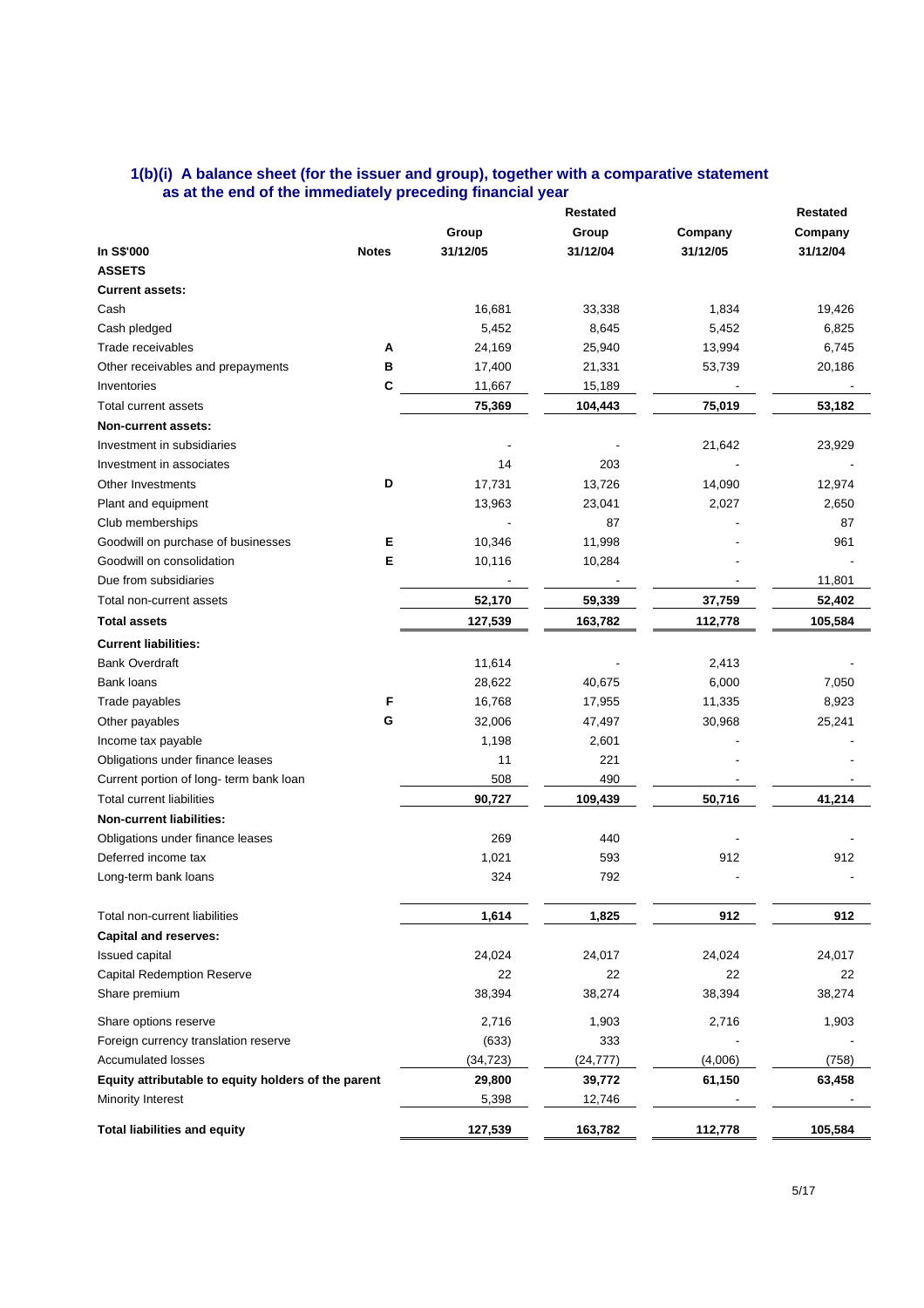#### **(A) Trade receivables**

 The trade receivables turnover is 31 days for the 12 months period ended 31 December 2005 (31 December 2004: 34 days).

#### **(B) Other receivables and prepayments**

Included in other receivables are mainly deposits for rental and utilities (\$3.8 million), prepayments (\$0.8 million), receivables from related parties (\$4.6 million) and recoverables (\$6 million).

#### **(C) Inventories**

Inventories turnover is 20 days for the period ended 31 December 2005 ( 31 December 2004: 27 days).

#### **(D) Other investments**

The increase is mainly due to investment in unquoted redeemable convertible bonds.

#### **(E) Goodwill**

 The decrease is mainly due to additional goodwill arising from acquisition of a subsidiary and additional investment in a subsidiary during the year amounting to \$2.7 million less provision for impairment.

#### **(F) Trade payables**

Trade payables turnover is 28 days for the 12 months ended 31 December 2005 (31 December 2004: 24 days).

#### **(G) Other payables**

 Included in other payables are accrued operating expenses (\$18.2 million), refundable deposit for disposal of a subsidiary (\$4.7 million) and provision for liabilities of (\$7.2 million).

## **1(b)(ii) Aggregate amount of group's borrowings and debt securities**

#### **Amount repayable in one year or less, or on demand**

| As at 31 December 2005 |                    | As at 31 December 2004 |                    |  |  |
|------------------------|--------------------|------------------------|--------------------|--|--|
| Secured (\$'000)       | Unsecured (\$'000) | Secured (\$'000)       | Unsecured (\$'000) |  |  |
| 4.555                  | 36.524             | 7.961                  | 34.217             |  |  |

#### **Amount repayable after one year**

| As at 31 December 2005 |                    | As at 31 December 2004 |                    |  |
|------------------------|--------------------|------------------------|--------------------|--|
| Secured (\$'000)       | Unsecured (\$'000) | Secured (\$'000)       | Unsecured (\$'000) |  |
| 269                    | Nil                | 440                    | Nil                |  |

### **Details of collateral**

The bank loans amounting to \$4,544,000 (31 December 2004: \$7,740,000) of the Group are secured by fixed deposits of \$5,452,000 (31 December 2004: \$8,645,000).

Finance lease is secured by the fixed assets acquired under the lease arrangement.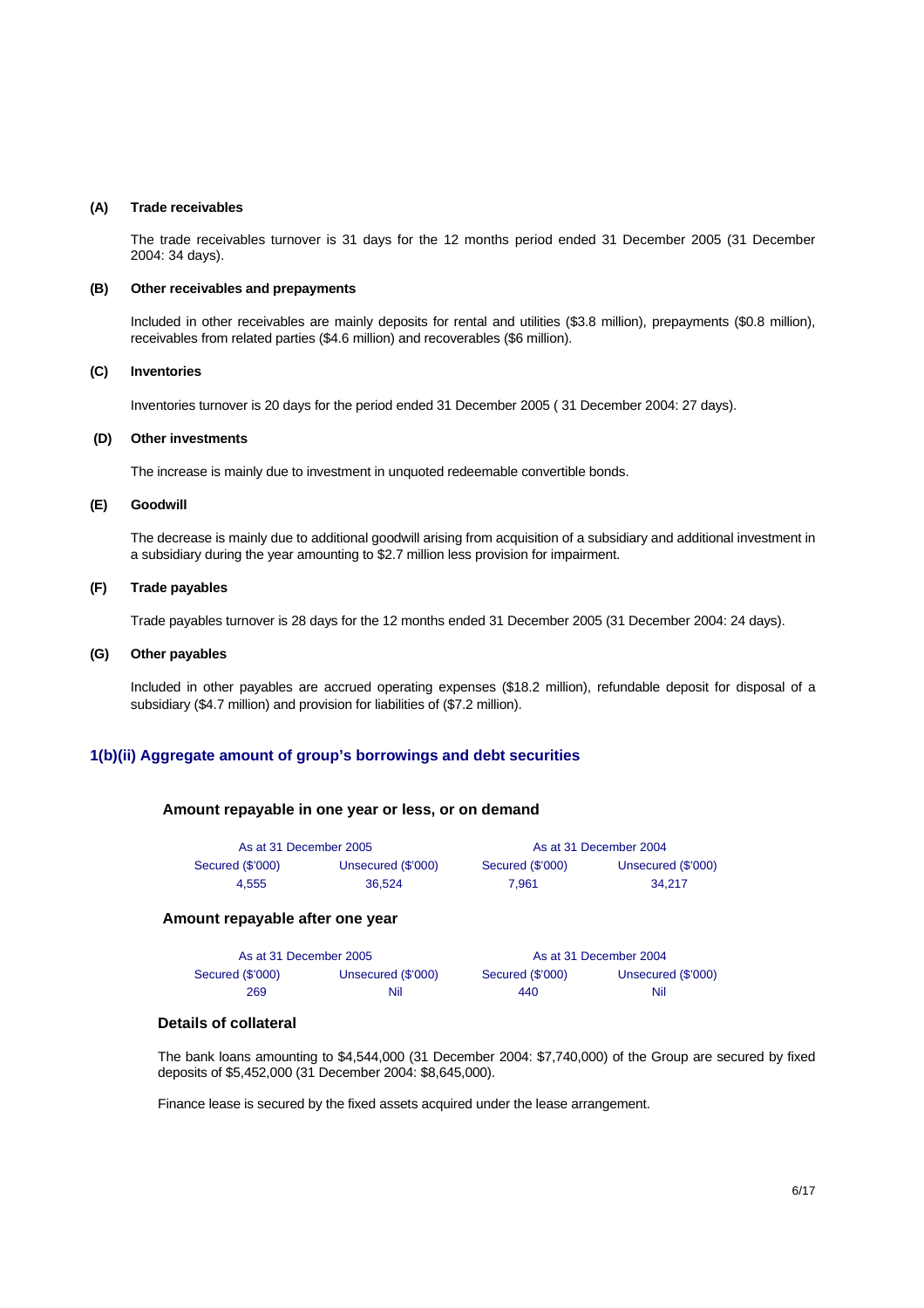#### **1(c) A cash flow statement (for the group), together with a comparative statement for the corresponding period of the immediately preceding financial year**

| son coponumly portou or the miniculately p                                                                      |          |                 |               |                 |
|-----------------------------------------------------------------------------------------------------------------|----------|-----------------|---------------|-----------------|
| In S\$'000                                                                                                      |          | <b>Restated</b> | <b>YTD</b>    | <b>Restated</b> |
| Cash flows (used in) from operating activities:                                                                 | Q4-05    | Q4-04           | <b>Dec-05</b> | Dec-04          |
| Loss before income tax                                                                                          | (3, 139) | (37, 401)       | (13, 488)     | (35, 921)       |
| Adjustments for:                                                                                                |          |                 |               |                 |
| Share of results in associates                                                                                  |          | 191             |               | 47              |
| Depreciation expense                                                                                            | 1,253    | 1,384           | 5,242         | 4,792           |
| Interest expense                                                                                                | 512      | 325             | 2,054         | 1,378           |
| Interest income                                                                                                 | (550)    | (543)           | (2, 184)      | (648)           |
| (Gain)/loss on disposal of plant and equipment                                                                  | (478)    | 242             | (399)         | 364             |
| Plant and equipment written off                                                                                 | 991      | (61)            | 1,112         |                 |
| Impairment of plant and equipment                                                                               | 984      |                 | 984           |                 |
| Gain on partial disposal/dilution of subsidiaries                                                               |          | (16, 253)       |               | (16, 253)       |
| Provisions                                                                                                      |          | 53,680          |               | 53,680          |
| Share based payments                                                                                            | 813      | 1,903           | 813           | 1,903           |
| Goodwill written off                                                                                            | 1,613    |                 | 1,613         |                 |
| Impairment of other investments                                                                                 | 837      |                 | 837           |                 |
| Excess of interest in the net fair value of acquired<br>subsidiaries identifiable assets, liabilities over cost | (4, 371) |                 | (4,371)       |                 |
| Impairment of goodwill on consolidation                                                                         | 2,617    |                 | 2,617         |                 |
| Amortisation of goodwill on consolidation and other                                                             |          |                 |               |                 |
| goodwill<br>Operating profit/ (loss) before working capital                                                     |          | 2,243           |               | 3,966           |
| changes                                                                                                         | 1,082    | 5,711           | (5, 170)      | 13,308          |
| Trade receivables                                                                                               | (1,521)  | 9,024           | 1,771         | 2,125           |
| Other receivables and prepaid expenses                                                                          | (4,035)  | (22, 236)       | 3,931         | (4,081)         |
| Inventories                                                                                                     | 2,711    | 4,419           | 3,523         | 396             |
| Trade payables                                                                                                  | 179      | 296             | (1, 187)      | (1,318)         |
| Other payables                                                                                                  | (5,527)  | (17, 755)       | (10,595)      | (5,022)         |
| Cash generated from (used in) operations                                                                        | (7, 111) | (20, 541)       | (7, 727)      | 5,408           |
| Interest received                                                                                               | 550      | 543             | 2,184         | 648             |
| Income tax paid                                                                                                 | 1,379    | 1,321           | (1, 476)      | (135)           |
| Net cash (used in) from operating activities                                                                    | (5, 182) | (18,677)        | (7,019)       | 5,921           |
| Cash flows (used in) from investing activities:                                                                 |          |                 |               |                 |
| Purchase of plant and equipment                                                                                 | (2,260)  | (6,984)         | (2, 414)      | (12, 991)       |
| Proceeds from disposal of plant and equipment                                                                   | 3,528    | 2,212           | 4,331         | 2,212           |
| Additional investment in a subsidiary                                                                           | (7)      | (28, 640)       | (2,693)       | (31,000)        |
| Increase in investment / bonds in associates-net                                                                | (5,000)  |                 | (5,000)       | (19, 712)       |
| Advance payments for investments                                                                                | 3,392    |                 | (3, 347)      | (15, 643)       |
| Provisions                                                                                                      |          | (2, 248)        |               | 43,308          |
| Purchase of businesses                                                                                          |          | 2,800           |               | (10, 503)       |
|                                                                                                                 |          |                 |               |                 |
| Net cash used in investing activities                                                                           | (347)    | (32, 860)       | (9, 123)      | (44, 329)       |
| Cash flows from (used in) financing activities:                                                                 |          |                 |               |                 |
| Proceeds from issuing shares                                                                                    | (0)      | 1,509           | 128           | 4,364           |
| Interest paid                                                                                                   | (512)    | (325)           | (2,054)       | (1,378)         |
| Decrease in finance lease                                                                                       | (298)    | (156)           | (382)         | (375)           |
| Contribution by minority shareholders                                                                           |          |                 |               | 26,762          |
| Fixed deposits subject to restriction                                                                           |          | (3,675)         | 3,193         | (3,675)         |
| Proceed from/(repayment to) bank loans                                                                          | 4,540    | 5,454           | (889)         | 16,437          |
| Net cash from (used in) financing activities                                                                    | 3,730    | 2,807           | (4)           | 42,135          |
| Net effect of exchange rate changes in                                                                          |          |                 |               |                 |
| consolidating subsidiaries                                                                                      | 480      | 2,597           | (511)         | 1,941           |
| Net (decrease)/increase in cash                                                                                 | (1, 319) | (46, 136)       | (16, 657)     | 5,668           |
| Balance at beginning of period/ year                                                                            | 18,000   | 28,926          | 33,338        | 27,670          |
| Balance at end of period/ year                                                                                  | 16,681   | (17, 210)       | 16,681        | 33,338          |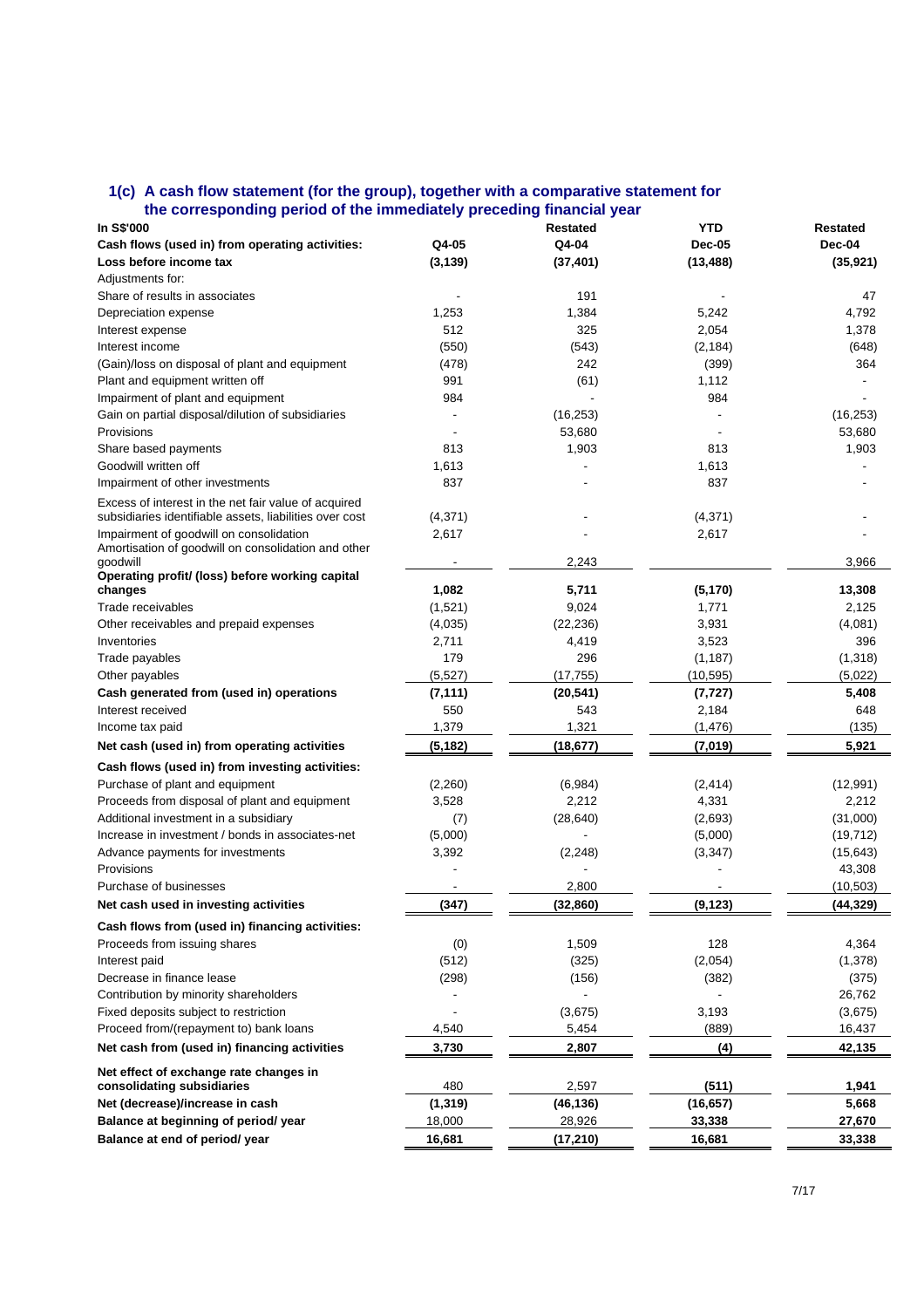## **A. Cash at end of financial year**:

|                                   | <b>Dec-05</b><br><b>SGD'000</b> | Dec-04<br><b>SGD'000</b> |
|-----------------------------------|---------------------------------|--------------------------|
| Cash                              | 22,133                          | 41,983                   |
| Less: Cash subject to restriction | (5, 452)                        | (8,645)                  |
| <b>Net</b>                        | 16,681                          | 33,338                   |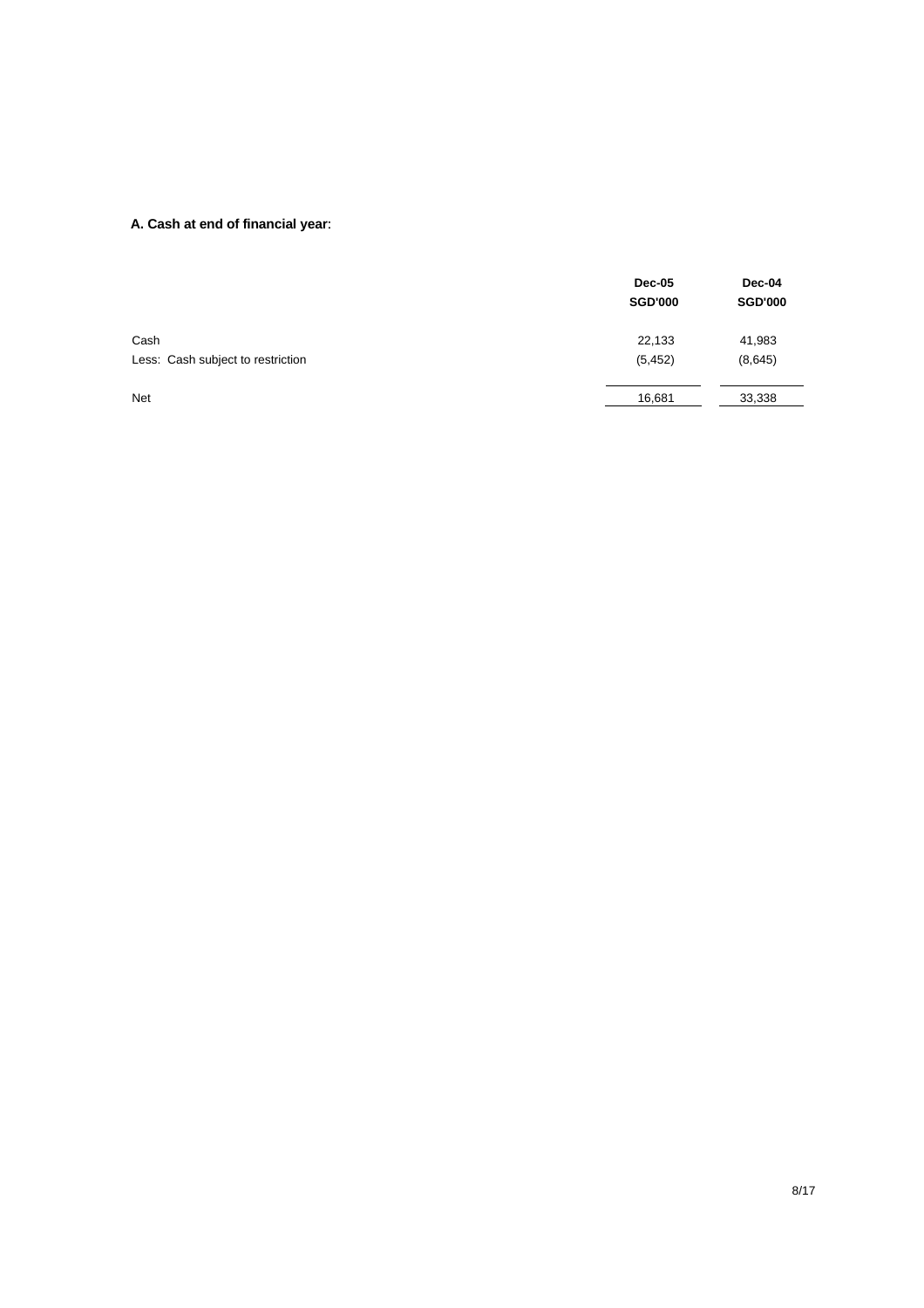### **1(d)(i) A statement (for the issuer and group) showing either (i) all changes in equity or (ii) changes in equity other than those arising from capitalisation issues and distributions to shareholders, together with a comparative statement for the corresponding period of the immediately preceding financial year**

|                                                                                | Share          | Capital<br>redemption | Share<br>options | Share    | Translation | <b>Accumulated</b>   | <b>Attibutable to</b><br><b>Equity holders</b> | <b>Minority</b>          |                   |
|--------------------------------------------------------------------------------|----------------|-----------------------|------------------|----------|-------------|----------------------|------------------------------------------------|--------------------------|-------------------|
| In S\$'000<br>Group                                                            | capital        | reserve               | reserve          | Premium  | reserve     | Losses               | of the parents                                 | Interest                 | Total             |
| Balance at January 1, 2004                                                     | 15,829         | 22                    |                  | 42,098   | 544         | 14,116               | 72,609                                         | 485                      | 73,094            |
| Net loss for the year                                                          |                |                       |                  |          | ä,          | (36,990)             | (36,990)                                       | ÷.                       | (36,990)          |
| Share of profit for the year                                                   | í,             |                       |                  |          |             |                      |                                                | (195)                    | (195)             |
| Bonus issue                                                                    | 7,915          |                       |                  | (7, 915) |             |                      |                                                |                          |                   |
| Issue of shares on exercise of<br>share options                                | 273            |                       |                  | 4,091    |             |                      | 4,364                                          |                          | 4,364             |
| Effect of dilution on disposal of                                              |                |                       |                  |          |             |                      |                                                |                          |                   |
| interest to minority shareholders                                              |                |                       |                  |          | ÷.          |                      |                                                | 12,456                   | 12,456            |
| Foreign currency translation                                                   |                |                       |                  |          | (211)       |                      | (211)                                          | $\overline{\phantom{a}}$ | (211)             |
| Balance at January 1, 2005<br>Effect of adoption of FRS102                     | 24,017         | 22                    | ä,<br>1,903      | 38,274   | 333         | (22, 874)<br>(1,903) | 39,772                                         | 12,746                   | 52,518            |
| As restated                                                                    | 24,017         | 22                    | 1,903            | 38,274   | 333         | (24, 777)            | 39,772                                         | 12,746                   | 52,518            |
| Net loss for the year<br>Recognition of share-based                            |                |                       |                  |          |             | (9,946)              | (9,946)                                        | (4,042)                  | (13,988)          |
| payments                                                                       |                |                       | 813              |          |             |                      | 813                                            |                          | 813               |
| Issue of shares on exercise of<br>share options                                | $\overline{7}$ |                       |                  | 120      |             |                      | 127                                            |                          | 127               |
| Effect of dilution on acquisition<br>of interest from minority<br>shareholders |                |                       |                  |          | ä,          |                      |                                                | (3,306)                  | (3, 306)          |
| Foreign currency translation                                                   |                |                       |                  |          | (966)       |                      | (966)                                          |                          | (966)             |
| Balance at December 31, 2005                                                   | 24,024         | 22                    | 2,716            | 38,394   | (633)       | (34, 723)            | 29,800                                         | 5,398                    | 35,198            |
| Company                                                                        |                |                       |                  |          |             |                      |                                                |                          |                   |
| Balance at January 1, 2004                                                     | 15,829         | 22                    |                  | 42.098   |             | 8,507                | 66.456                                         |                          | 66,456            |
| Bonus Issue                                                                    | 7,915          |                       |                  | (7, 915) |             | $\sim$               |                                                |                          |                   |
| Issue of shares on exercise of                                                 |                |                       |                  |          |             |                      |                                                |                          |                   |
| share options<br>Net loss for the year                                         | 273            |                       |                  | 4,091    |             | (7, 362)             | 4,364<br>(7, 362)                              |                          | 4,364<br>(7, 362) |
|                                                                                |                |                       |                  |          |             |                      |                                                |                          |                   |
| Balance at January 1, 2005                                                     | 24,017         | 22                    | ä,               | 38,274   | J.          | 1,145                | 63,458                                         | $\sim$                   | 63,458            |
| Effect of adoption of FRS102                                                   |                |                       | 1,903            |          |             | (1, 903)             |                                                |                          |                   |
| As restated                                                                    | 24,017         | 22                    | 1,903            | 38,274   | ÷,          | (758)                | 63,458                                         | ÷,                       | 63,458            |
| Issue of shares on exercise of                                                 |                |                       |                  |          |             |                      |                                                |                          |                   |
| share options                                                                  | $\overline{7}$ |                       |                  | 120      |             |                      | 127                                            |                          | 127               |
| Net loss for the year                                                          |                |                       |                  |          |             | (3, 248)             | (3, 248)                                       |                          | (3, 248)          |
| Recognition of share-based<br>payments                                         |                |                       | 813              |          |             |                      | 813                                            |                          | 813               |
| Balance at December 31, 2005                                                   | 24,024         | 22                    | 2,716            | 38,394   |             | (4,006)              | 61,150                                         | ٠                        | 61,150            |
|                                                                                |                |                       |                  |          |             |                      |                                                |                          |                   |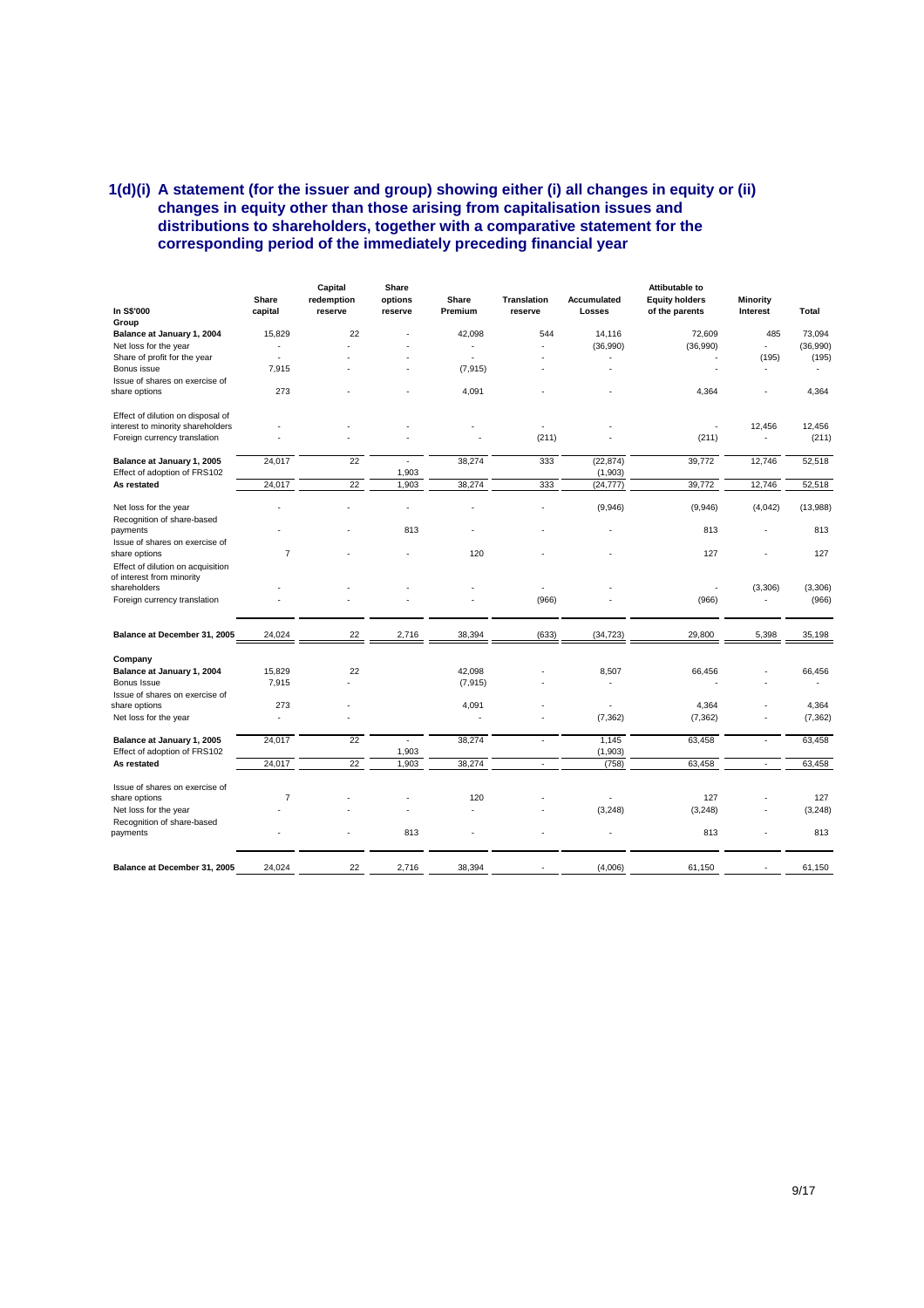### **1(d)(ii) Details of any changes in the company's share capital arising from rights issue, bonus issue, share buy-backs, exercise of share options or warrants, conversion of other issues of equity securities, issue of shares for cash or as consideration for acquisition or for any other purpose since the end of the previous period reported on. State also the number of shares that may be issued on conversion of all the outstanding convertibles as at the end of the current financial period reported on and as at the end of the corresponding period of the immediately preceding financial year**

The ACCS Share Option Scheme 2003 (the "Scheme") was approved and adopted by members at the Extraordinary General Meeting held on 13 January 2003. The price at which a participant of the Scheme shall subscribe for each share upon the exercise of an option was determined based on the average closing prices of the shares for each of the last five market days immediately preceding the date of grant of the options ("Date of Grant"). The vesting period of the options commences on the date not earlier than the first anniversary of the Date of Grant and expires on the tenth anniversary of the Date of Grant.

The share options granted and exercised during the financial period and share options outstanding as at December 31, 2005 under the Scheme were as follows:

| Date of grant      | Balance at<br>January 1,<br>2005 or grant<br>date if later | Exercised                | Lapsed/<br>Cancelled | Balance at<br>September<br>30, 2005 | Subscription<br>Price | Expiry date        |
|--------------------|------------------------------------------------------------|--------------------------|----------------------|-------------------------------------|-----------------------|--------------------|
|                    |                                                            |                          |                      |                                     |                       |                    |
| September 17, 2003 | 2.612.000                                                  | 318.000                  | 630.000              | 1.664.000                           | 0.40                  | September 16, 2013 |
| April 14, 2004     | 26.958.000                                                 | ٠                        | 13,125,000           | 13.833.000                          | 0.651                 | April 13, 2014     |
| September 22, 2005 | 7.000.000                                                  | $\overline{\phantom{a}}$ |                      | 7.000.000                           | 0.155                 | September 21, 2010 |
|                    | 36,570,000                                                 | 318,000                  | 13,755,000           | 22,497,000                          |                       |                    |

#### **Number of share options**

### **2. Whether the figures have been audited, or reviewed and in accordance with which standard (e.g. the Singapore Standard on Auditing 910 (Engagements to Review Financial Statements), or an equivalent standard)**

The figures have not been audited or reviewed by our auditors. However the opening balances for FY 2005 is expected to be qualified as the auditors report for the financial year ended 31 December 2004 expressed a disclaimer of opinion.

### **3. Where the figures have been audited or reviewed, the auditors' report (including any qualifications or emphasis of matter)**

Not applicable.

#### **4. Whether the same accounting policies and methods of computation as in the issuer's most recently audited annual financial statements have been applied**

The accounting policies and method of computation have been applied consistently except as disclosed in note 5 of this announcement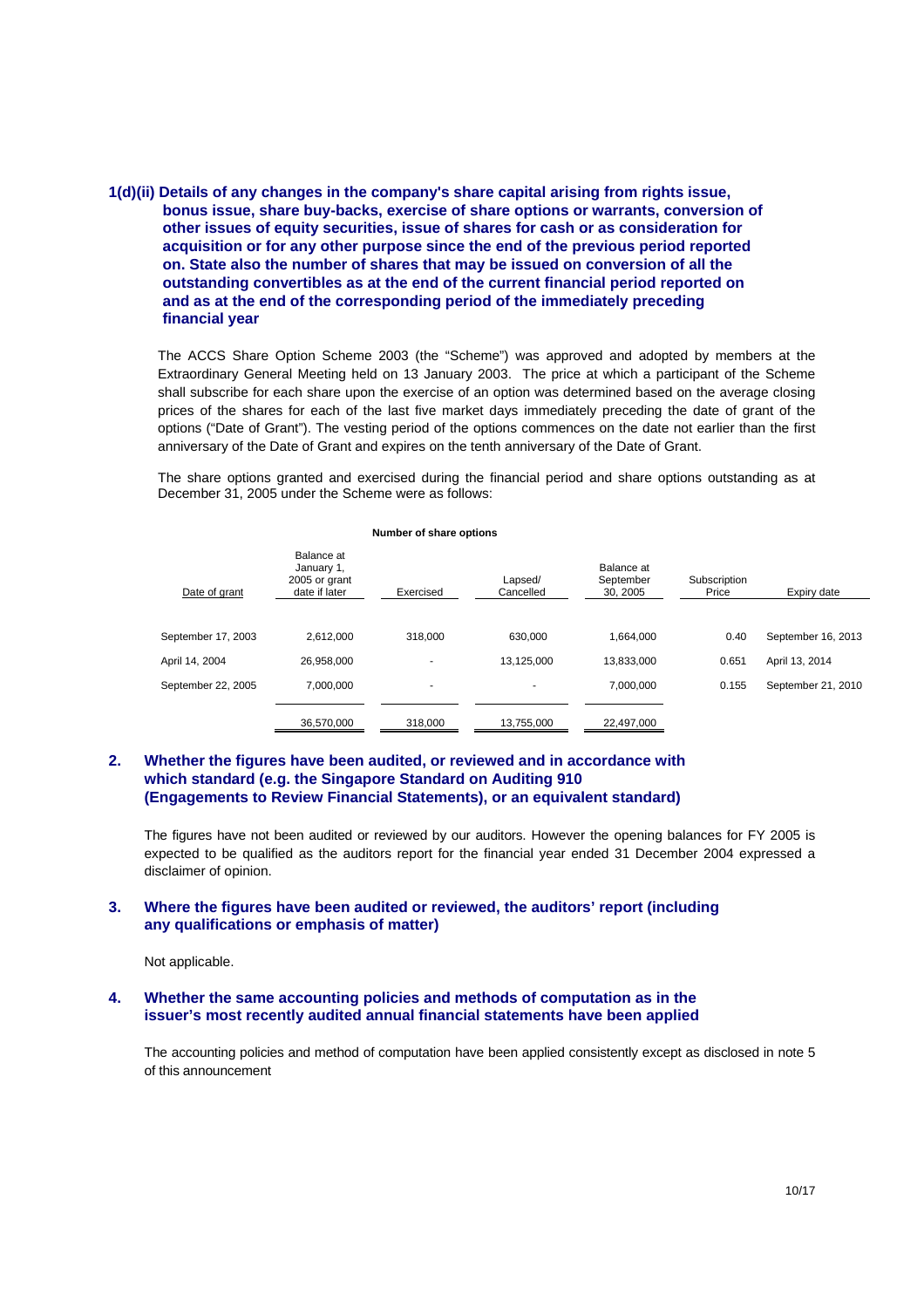### **5. If there are any changes in the accounting policies and methods of computation, including any required by an accounting standard, what has changed, as well as the reasons for, and the effect of, the change**

For the financial year ended 31 December 2005, the adoption of all the new and revised FRS has no material impact on the results of the Group except as disclosed below:

#### i) FRS 102 Share-based Payment

FRS 102 *Share-based Payment* requires the recognition of equity-settled share-based payments at fair value at the date of grant and the recognition of liabilities for cash-settled share-based payments at the current fair value at each balance sheet date. Prior to the adoption of FRS 102, the group did not recognise the financial effect of share-based payments until such payments were settled.

In accordance with the transitional provisions of FRS 102, the accounting standard has been applied retrospectively to all grants of equity instruments after November 22, 2002 that were unvested as of January 1, 2005, and to liabilities for share-based transactions existing at January 1, 2005. The accounting standard therefore applies to share options granted in 2004 and 2005.

For 2004, the change in accounting policy has resulted in a net decrease in profit for the year of \$1.9 million. The balance sheet at December 31, 2004 has been restated to reflect the recognition of a share options reserve of \$1.9 million.

For 2005, the impact of share-based payments is a net charge to income of \$0.81 million. At December 31, 2005, the share options reserve amounted to \$2.7 million.

The share-based payments expense has been included in staff cost line of the profit and loss statement.

#### ii) FRS 103, Business Combinations

FRS 103 requires goodwill acquired in a business combination to be measured after initial recognition at cost less any accumulated impairment losses. Therefore, the goodwill is not amortised and instead tested for impairment annually, or more frequently if events or changes in circumstances indicate that it might be impaired. The Group has previously under FRS 22 amortised goodwill systematically over its useful life of 20 years. The effect, of the change to the year profit and loss statement, had the group continued to amortise the remaining goodwill under FRS 22, would have amounted to \$848,000.

### **6. Earnings per ordinary share of the group for the current period reported on and the corresponding period of the immediately preceding financial year, after deducting any provision for preference dividends**

|                                      | 2005<br>cents | 2004<br>cents |
|--------------------------------------|---------------|---------------|
| EPS (based on consolidated net loss) |               |               |
| - basic                              | (1.00)        | (3.88)        |
| - fully diluted                      | (1.00)        | (3.88)        |

Basic earnings per ordinary share is computed based on the weighted average number of shares in issue during the period of 960,935,417 (31 December 2003: 952,369,850) of \$0.025 each.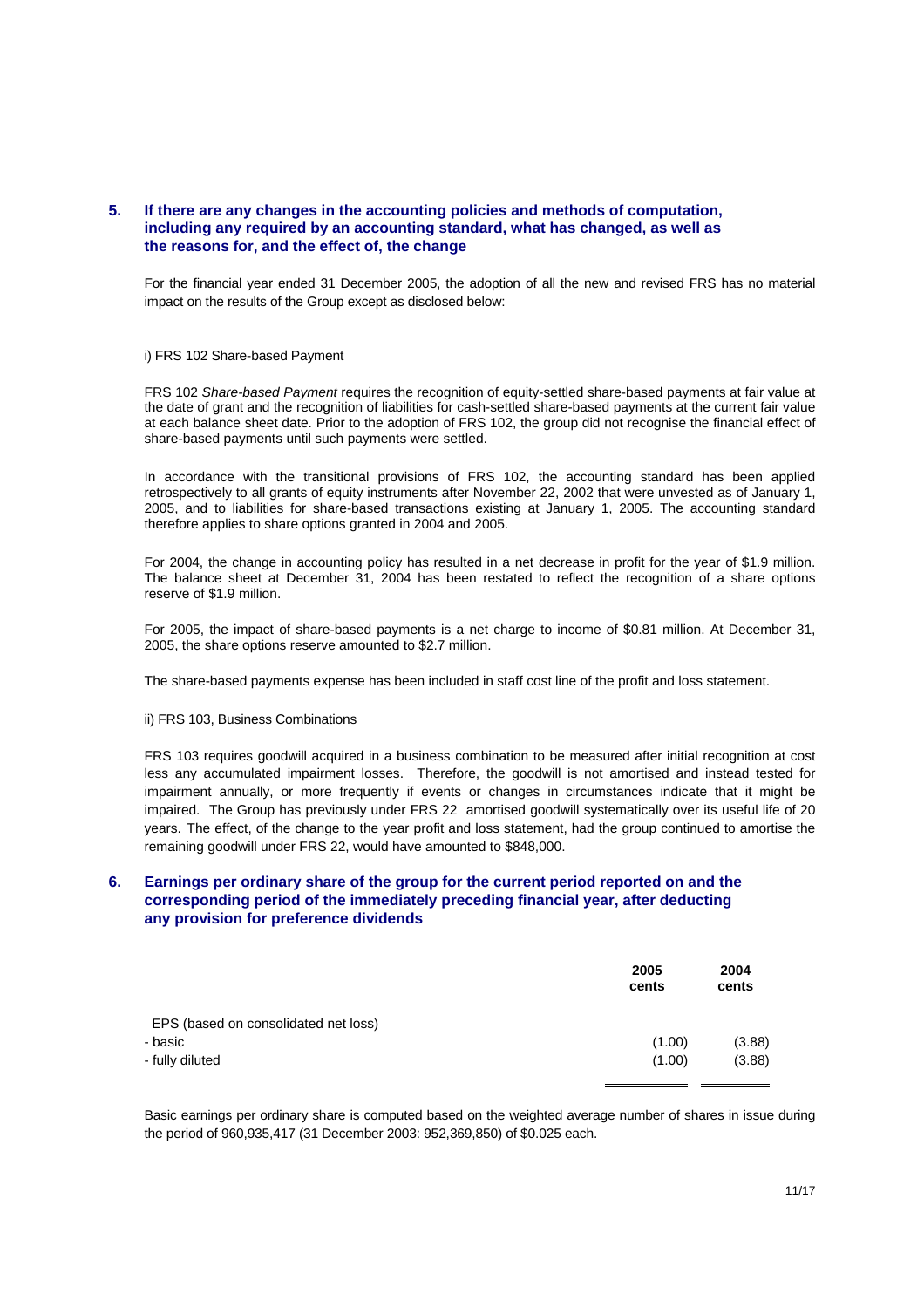Fully diluted earnings per ordinary share is computed based on the weighted average number of shares during the period adjusted for the effect of all potential dilutive ordinary shares of 960,935,417 (31 December 2004: 952,369,850) of \$0.025 each.

### **7. Net asset value (for the issuer and group) per ordinary share based on issued share capital of the issuer at the end of the (a) current period reported on and (b) immediately preceding financial year**

|                                 | Group         |               |               | Company       |  |
|---------------------------------|---------------|---------------|---------------|---------------|--|
|                                 | 2005<br>cents | 2004<br>cents | 2005<br>cents | 2004<br>cents |  |
| Net Assets Value (NA) per share | 3.10          | 4.18          | 6.36          | 6.66          |  |

The NA per Share as at 31 December 2005 is calculated based on 960,970,480 (31 December 2004: 960,652,480) ordinary shares of \$0.025 each.

**8. A review of the performance of the group, to the extent necessary for a reasonable understanding of the group's business. The review must discuss any significant factors that affected the turnover, costs, and earnings of the group for the current financial period reported on, including (where applicable) seasonal or cyclical factors. It must also discuss any material factors that affected the cash flow, working capital, assets or liabilities of the group during the current financial period reported on** 

Following the announcements in February 2005 on the termination of the AMS contracts and the subsequent investigation by the Commercial Affairs Department, the Group's operations were negatively impacted. Much of the year was spent on unraveling the complex structure of the Group, streamlining operations and reducing overheads.

In light of the above, the Group incurred a loss after tax of S\$9.9 million (after minority interests) for FY2005, after taking into account charges of S\$4.3 million for impairment of goodwill and investment and S\$0.8 million for expensing of share options in compliance with new accounting standards FRS 103 and FRS 102.

Both the core businesses of AMS and DMS improved in the 4QFY05. Turnover increased by S\$1.7 million (10.3%) for AMS and S\$9.5 million (19.0%) for DMS. However, 4QFY05 showed a net loss of S\$0.6 million (after minority interests) due to the need to make the provision and goodwill impairment charges as mentioned above.

In connection with cash flow, the Group continues to operate under working capital constraints.

#### **9. Where a forecast, or a prospect statement, has been previously disclosed to shareholders, any variance between it and the actual results**

The loss for FY2005 was consistent with the guidance provided by the Company in its 3QFY05 announcement made on 11 November 2005.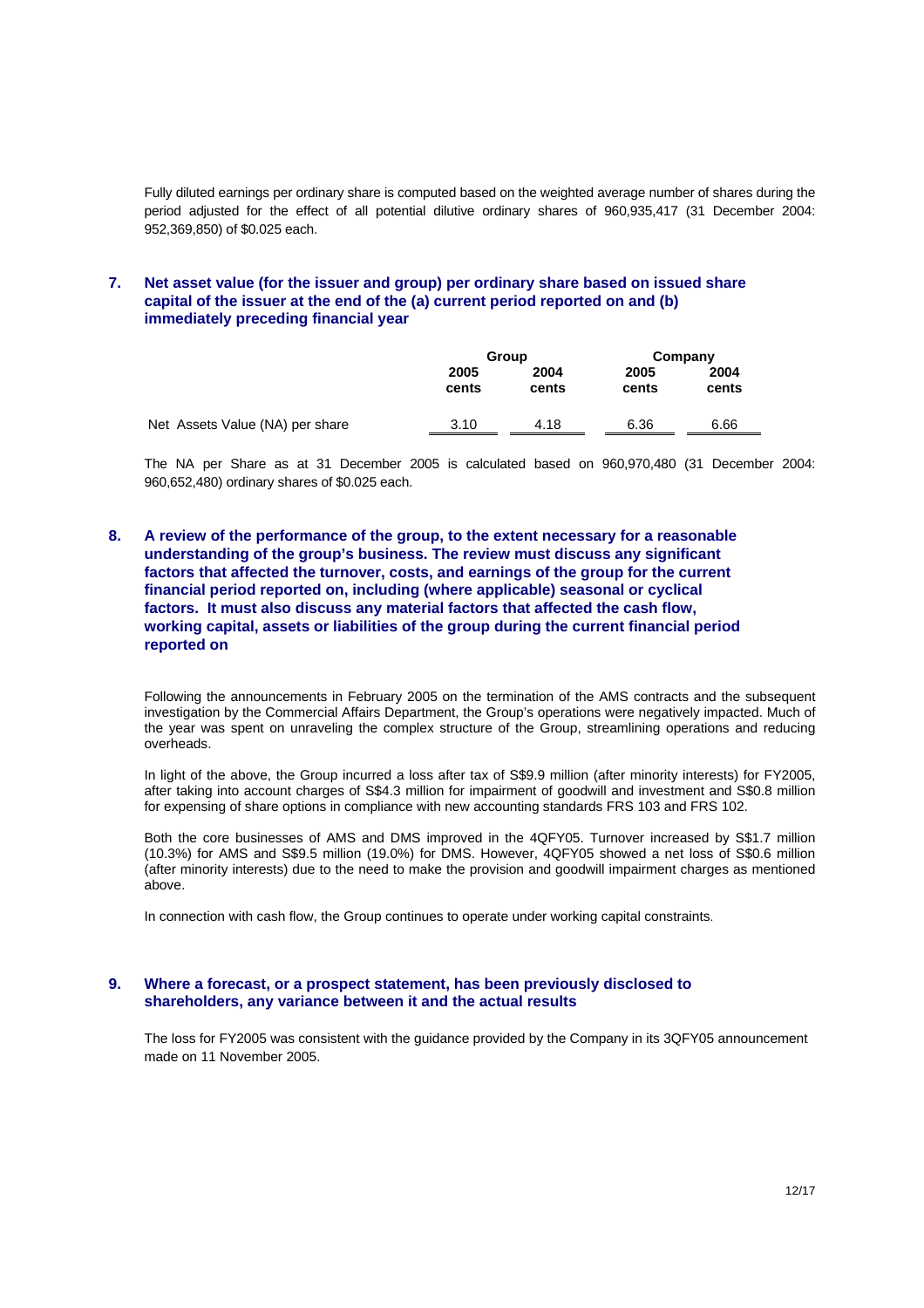### **10. A commentary at the date of the announcement of the competitive conditions of the industry in which the group operates and any known factors or events that may affect the group in the next reporting period and the next 12 months**

Due to the complex structure of the Group, the restructuring exercise initiated in FY2005 will continue. The streamlining and cost-cutting measures taken in FY2005 will benefit the Group in FY2006. Both the AMS and DMS businesses will continue to improve at revenue and operating levels.

In separate announcements today, the Group also released details of the proposed Rights Issue and of its proposed acquisition of the AMS business of Semitech Electronics Limited.

In light of the above and barring any unforeseen circumstances, the Group will return to profitability in FY2006.

### **11. Dividend**

#### *(a) Current Financial Period Reported On*

Any dividend declared for the current financial period reported on?

Nil

#### *(b) Corresponding Period of the Immediately Preceding Financial Year*

Any dividend declared for the corresponding period of the immediately preceding financial year?

Name of Dividend NA Dividend Type Dividend Rate Par value of shares Tax Rate

**(c) Date payable** 

NA

**(d) Books closure date** 

NA

#### **12. If no dividend has been declared/recommended, a statement to that effect**

No dividend has been declared/recommended for the year ended 31 December 2005 (31 December 2004: \$nil).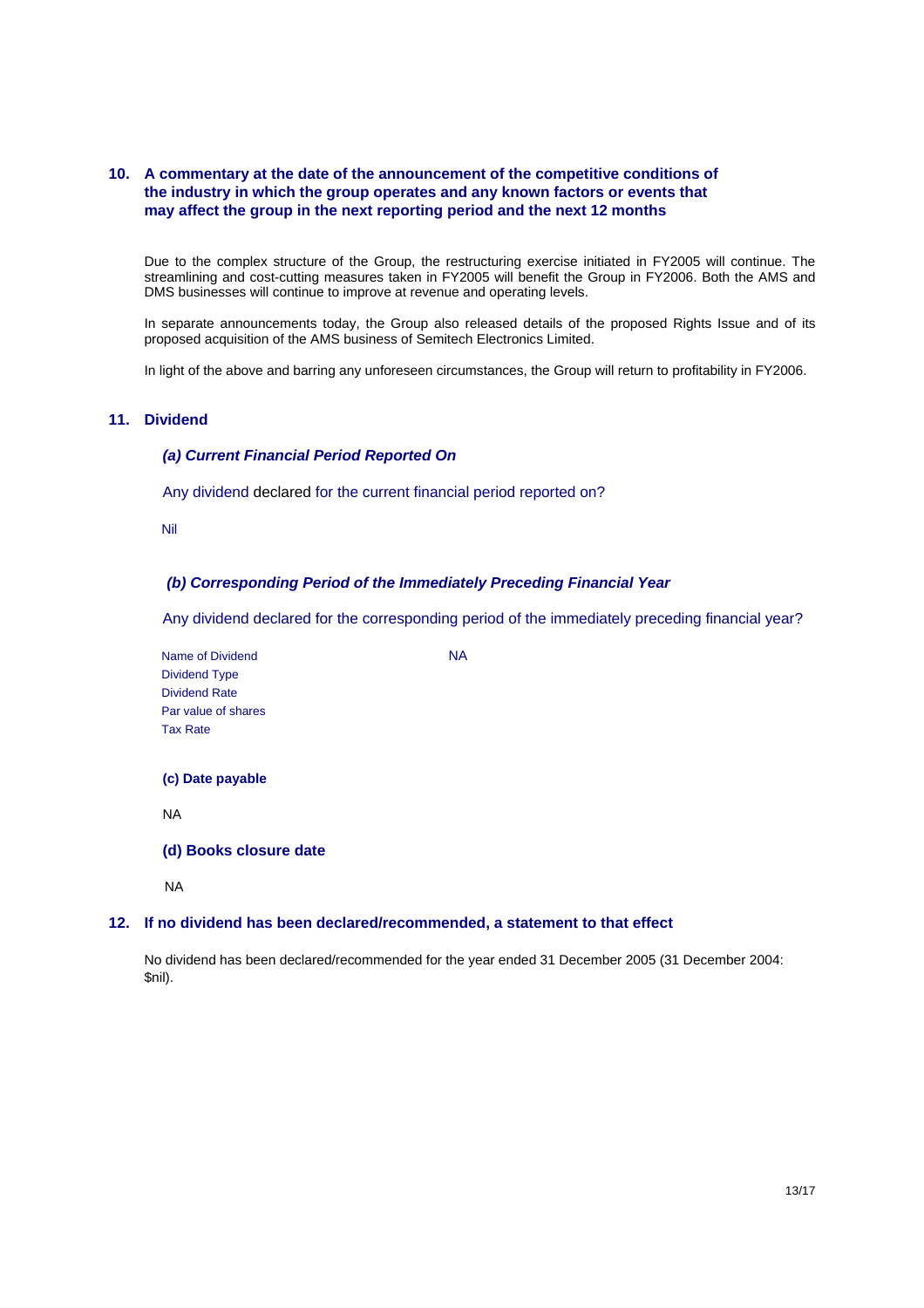### **PART II - ADDITIONAL INFORMATION REQUIRED FOR FULL YEAR ANNOUNCEMENT (This part is not applicable to Q1, Q2, Q3 or Half Year Results)**

### **13. Segmented revenue and results for business or geographical segments (of the group) in the form presented in the issuer's most recently audited annual financial statements, with comparative information for the immediately preceding year**

For management purposes, the Group is organised on a world-wide basis into three major operating divisions – South Asia, North Asia and South Pacific. The divisions are the basis on which the Group reports its primary segment information.

The dominant source and nature of the group's risk and returns are based on the geographical areas where its service centers are located. Therefore, the primary segment is geographical segments by location of our service centers.

South Asia comprises Indonesia, the Philippines, Thailand, Malaysia, India, Vietnam, United Arab Emirates and Singapore.

North Asia comprises People's Republic of China, Hong Kong SAR, Taiwan, Japan and South Korea.

South Pacific comprises Australia and New Zealand.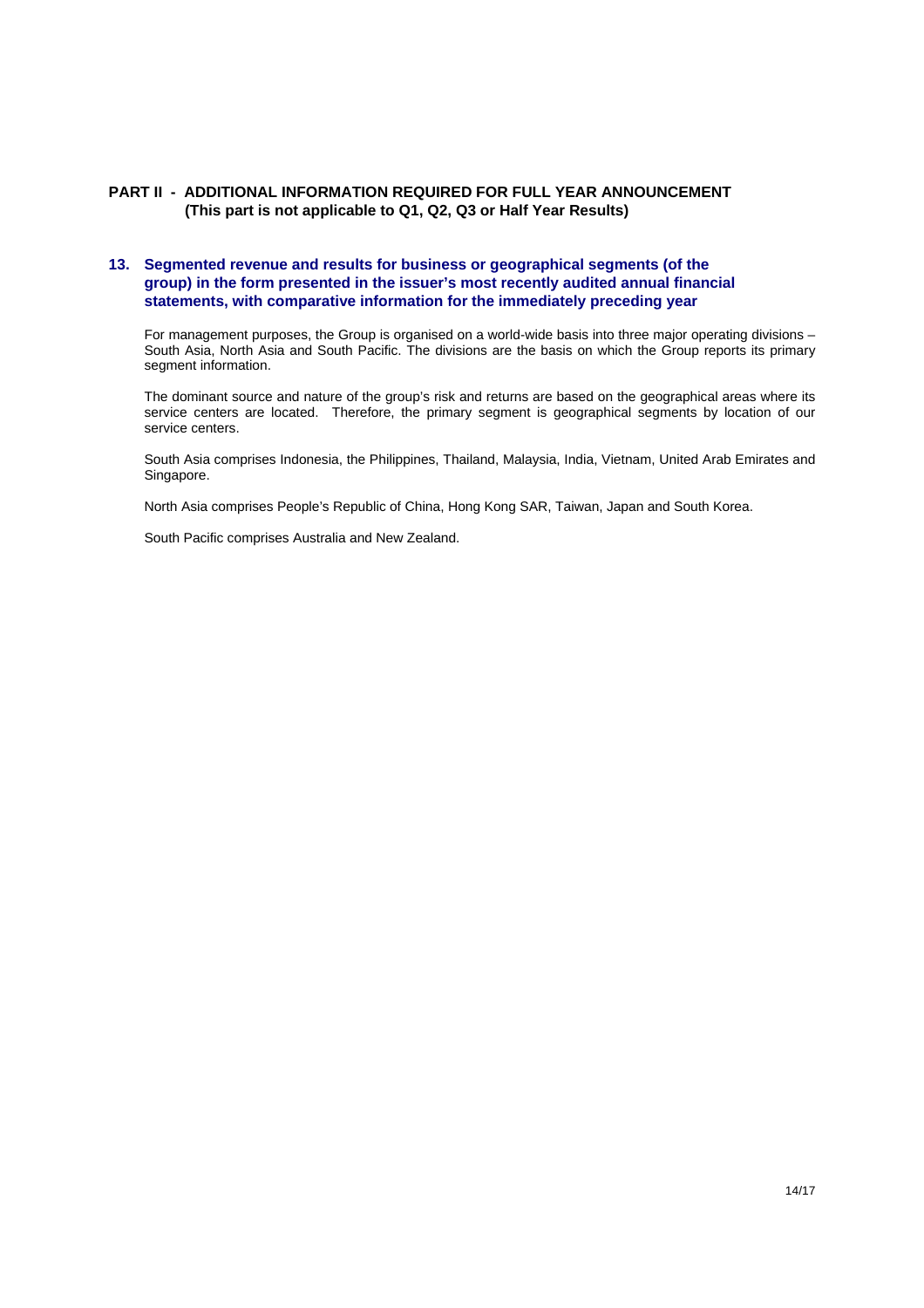Primary segment information for the group based on geographical segments for the year ended December 31, 2004 is as follows:

| <b>By Geographical Operations</b>                                            | South Asia<br>\$'000 | <b>North Asia</b><br>\$'000 | <b>South Pacific</b><br>\$'000 | <b>Consolidated</b><br>\$'000 |
|------------------------------------------------------------------------------|----------------------|-----------------------------|--------------------------------|-------------------------------|
| 31 December 2005                                                             |                      |                             |                                |                               |
| <b>REVENUE</b>                                                               |                      |                             |                                |                               |
| <b>External sales</b>                                                        | 227,263              | 10,310                      | 46,747                         | 284,320                       |
| <b>RESULTS</b>                                                               |                      |                             |                                |                               |
| Segment result                                                               | 1,933                | (6, 465)                    | (6,902)                        | (11, 434)                     |
| Finance costs                                                                |                      |                             |                                | (2,054)                       |
| Loss before share of results of associates<br>Share of results of associates |                      |                             |                                | (13, 488)                     |
| Loss before income tax                                                       |                      |                             |                                | (13, 488)                     |
| Income tax expense                                                           |                      |                             |                                | (500)                         |
| Loss after income tax                                                        |                      |                             |                                | (13,988)                      |
|                                                                              |                      |                             |                                |                               |
| 31 December 2004 (Restated)                                                  |                      |                             |                                |                               |
| <b>REVENUE</b>                                                               |                      |                             |                                |                               |
| <b>External sales</b>                                                        | 221,249              | 16,582                      | 38,912                         | 276,743                       |
| <b>RESULTS</b>                                                               |                      |                             |                                |                               |
| Segment result                                                               | (33, 912)            | (3, 131)                    | 2,547                          | (34, 496)                     |
| Finance costs                                                                |                      |                             |                                | (1,378)                       |
| Loss before share of results of associates                                   |                      |                             |                                | (35, 874)                     |
| Share of results of associates                                               |                      |                             |                                | (47)                          |
| Loss before income tax                                                       |                      |                             |                                | (35, 921)                     |
| Income tax expense                                                           |                      |                             |                                | (2,777)                       |
| Loss after income tax                                                        |                      |                             |                                | (38, 698)                     |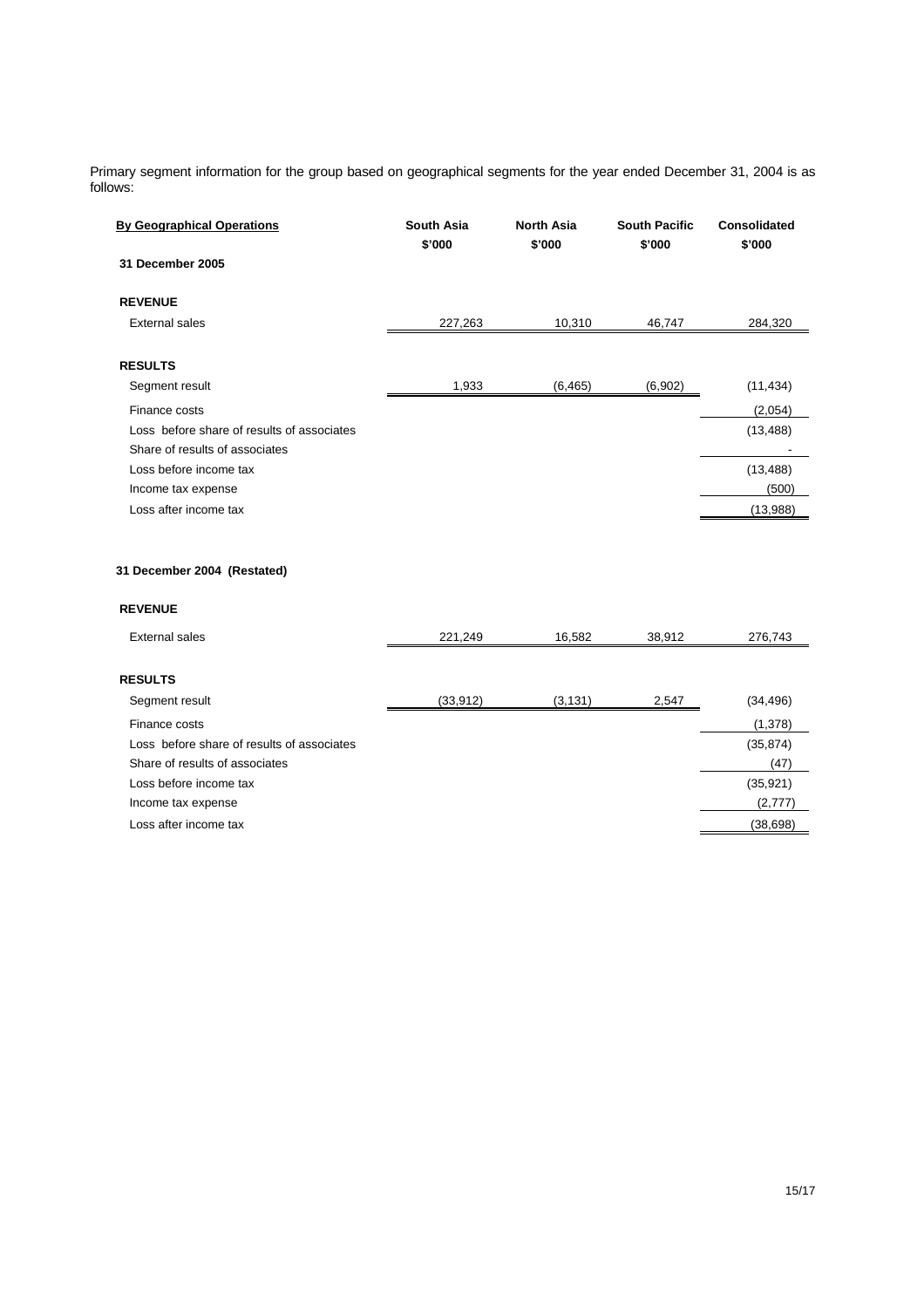#### **By Business Segment**

 The group operates in two business segments - after-market services ("AMS") and distribution management solutions ("DMS").

 Segment revenue: Segment revenue is the operating revenue reported in the group's profit and loss statement that is directly attributable to a segment and the relevant portion of such revenue that can be allocated on a reasonable basis to a segment.

 Segment assets and capital expenditure: Segment assets and capital expenditure are analysed based on those assets used by a segment. Capital expenditure includes the total cost incurred to plant and equipment, and any intangible assets.

|            |                | Revenue        |                | <b>Assets</b>  |                | <b>Capital Expenditure</b> |  |
|------------|----------------|----------------|----------------|----------------|----------------|----------------------------|--|
|            | 2005<br>\$'000 | 2004<br>\$'000 | 2005<br>\$'000 | 2004<br>\$'000 | 2005<br>\$'000 | 2004<br>\$'000             |  |
| AMS        | 73,760         | 75,753         | 79,112         | 109,230        | 804            | 11,489                     |  |
| <b>DMS</b> | 210,560        | 200,990        | 48.427         | 54,552         | 364            | 2,043                      |  |
| Total      | 284,320        | 276,743        | 127,539        | 163,782        | 1,168          | 13,532                     |  |

### **14. In the review of performance, the factors leading to any material changes in contributions to turnover and earnings by the business or geographical segments**

During the year, South Asia and South Pacific region's revenue has increased by \$6.0 million and \$7.8 million respectively. The increase revenue is mainly due to higher volume of out warranty services as a result of continued expansion of AMS network and also more DMS activities undertaken during the year.

Please refer to notes 8 and 10 for other factors.